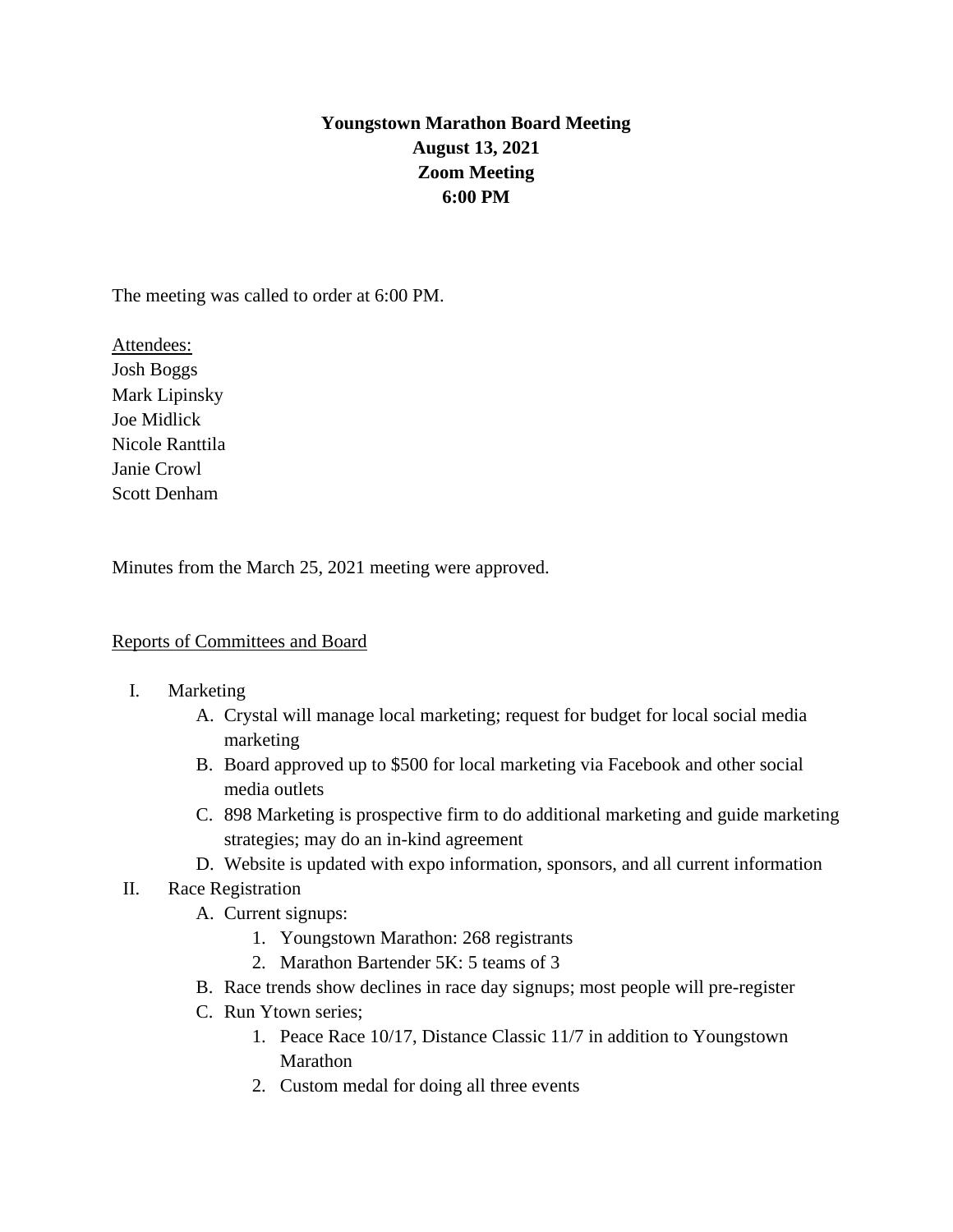3. First marketing will be announced this weekend

# III. Logistics

- A. USATF Certification
	- 1. Scott finalized marathon map and will get map stamped and approved
	- 2. USATF certification is good for ten years
	- 3. Boston Marathon will use USATF number for qualifiers
- B. Scott will make maps for half marathon and 5K
- C. Half marathon and 5K maps can include logos and sponsors
- D. Mark is meeting with Mill Creek Park Recreation Director August 16th to discuss completion of Lake Newport
- E. Scott can make map with water stops, etc.
- F. Scott and Mark will meet with the police organizations regarding street closures
- G. Mark will have permits filed within the next two to four weeks (liquor, park, etc)
- IV. Ambassadors
	- A. 38 coupons have been used
	- B. Nicole will begin to coordinate
- V. Pacers
	- A. All pacer positions have been filled
- VI. Expo
	- A. Need to finalize details of space and design at the YMCA
	- B. Joe will get vendors, Mark will work on logistics, Nicole will organize day of event details
	- C. Offer stage/microphone to sponsors for 10 minute talks
	- D. Reaching out to past vendors; not as much success due to large number of events occurring around the same time
	- E. Joe has been working with sponsors to fill tables
	- F. All information is up to date on website
	- G. Flyers created
	- H. Reach out to business listed in MindBody
- VII. Sponsors
	- A. NovaCare sent \$3000 check; title sponsor for expo
	- B. Sweeney sent \$1000 check; may be able to transport runners with Suburbans; car will be on display at expo and at finish line
	- C. Joe will reach out to previous sponsors for mile markers
- X. Beneficiaries
	- A. Discussed some additional marketing strategies for next year
	- B. Received four nominations, accepted all nominations (board voted)
		- a. Do not put dollar amount at this time
		- b. Create a formula based on race profits and then review after the events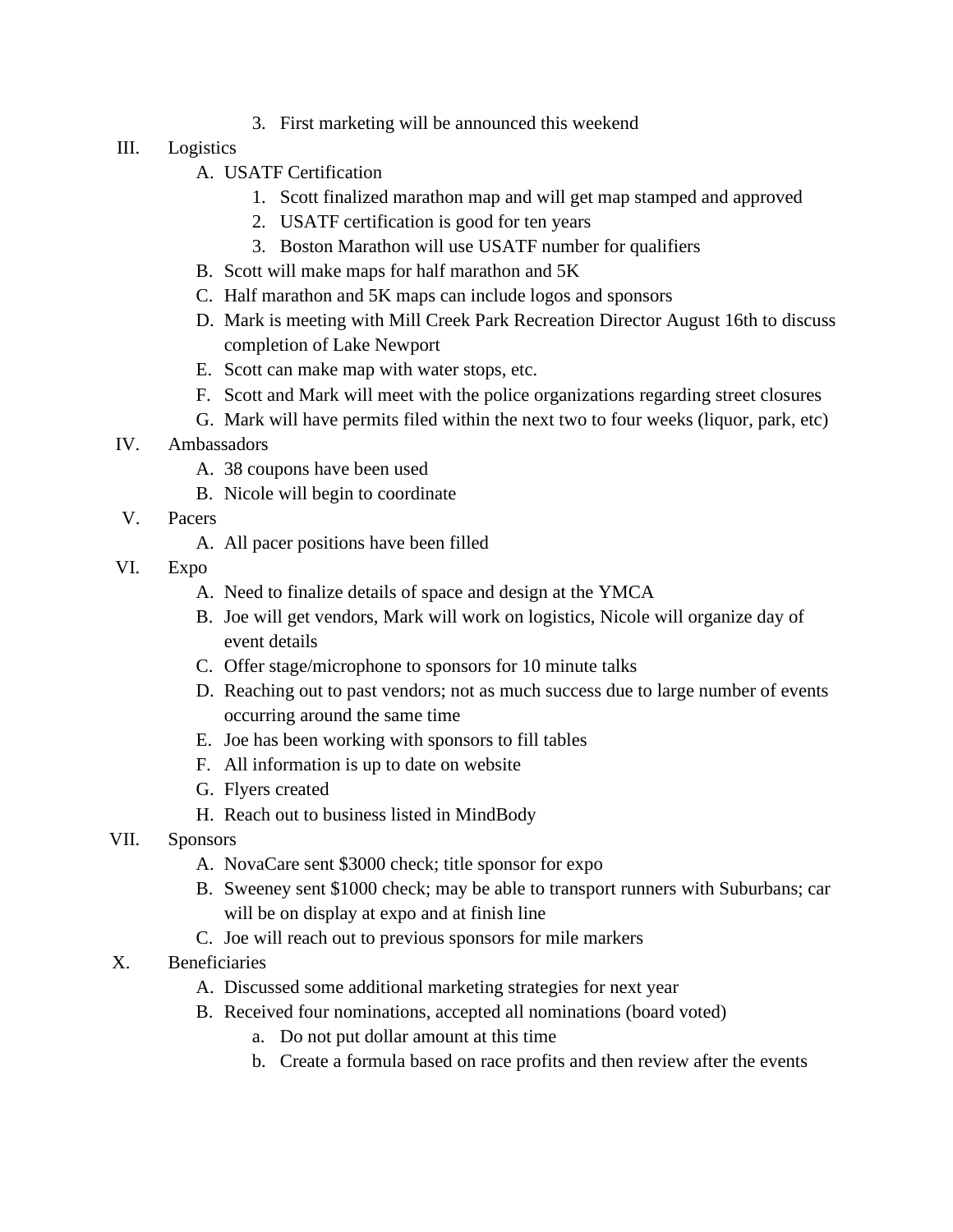#### Financial Report

- I. Bill list was reviewed
	- A. Accounting fees to D.T. Moore
- II. Banking statements were reviewed and approved
	- A. No bills at this meeting
- III. Approval for Expenditures
	- A. None at this meeting

## New Business

- I. Motion was made to eliminate the CEO position; motion carried
- II. Committee Elections/Changes
	- A. Crystal will be marketing director
	- B. Rick Blair offered seat on the board, pacer coordinator positions; he is already doing water stop coordination
	- C. Nicole will be ambassador coordination
	- D. Scott Denham nominated as Logistic Coordinator and as a voting board member
	- E. Steve Hixson was elected as senior consultant (board member)
	- F. Mark Lipinsky retains board position as Race Director; Expo Coordinator
	- G. Joe Midlick retains position as Sponsorship Director
	- H. Janie Crowl retains position as Volunteer Coordinator
- III. Officer elections
	- A. Josh Boggs elected as president
	- B. Joe Midlick elected as vice president
	- C. Nicole Ranttila elected as secretary
	- D. Janie Crowl retains treasurer position (position not up for election this year)
- IV. Water stops will be staffed by companies/organizations who create a theme for their tables and then compete for best theme to earn \$250 (12 water stops)
	- A. Jones Dance Academy
	- B. Branch Street Coffee
	- C. YSU
- V. Joe will work with 898 Marketing to discuss some in-kind donations of marketing expertise
- VI. Mark will set up meeting with Youngstown Mayor Tito Brown to discuss starting the race
- VII. Board approved ceasing use of White Glove for quarterly payroll
- VIII. Celebration Village